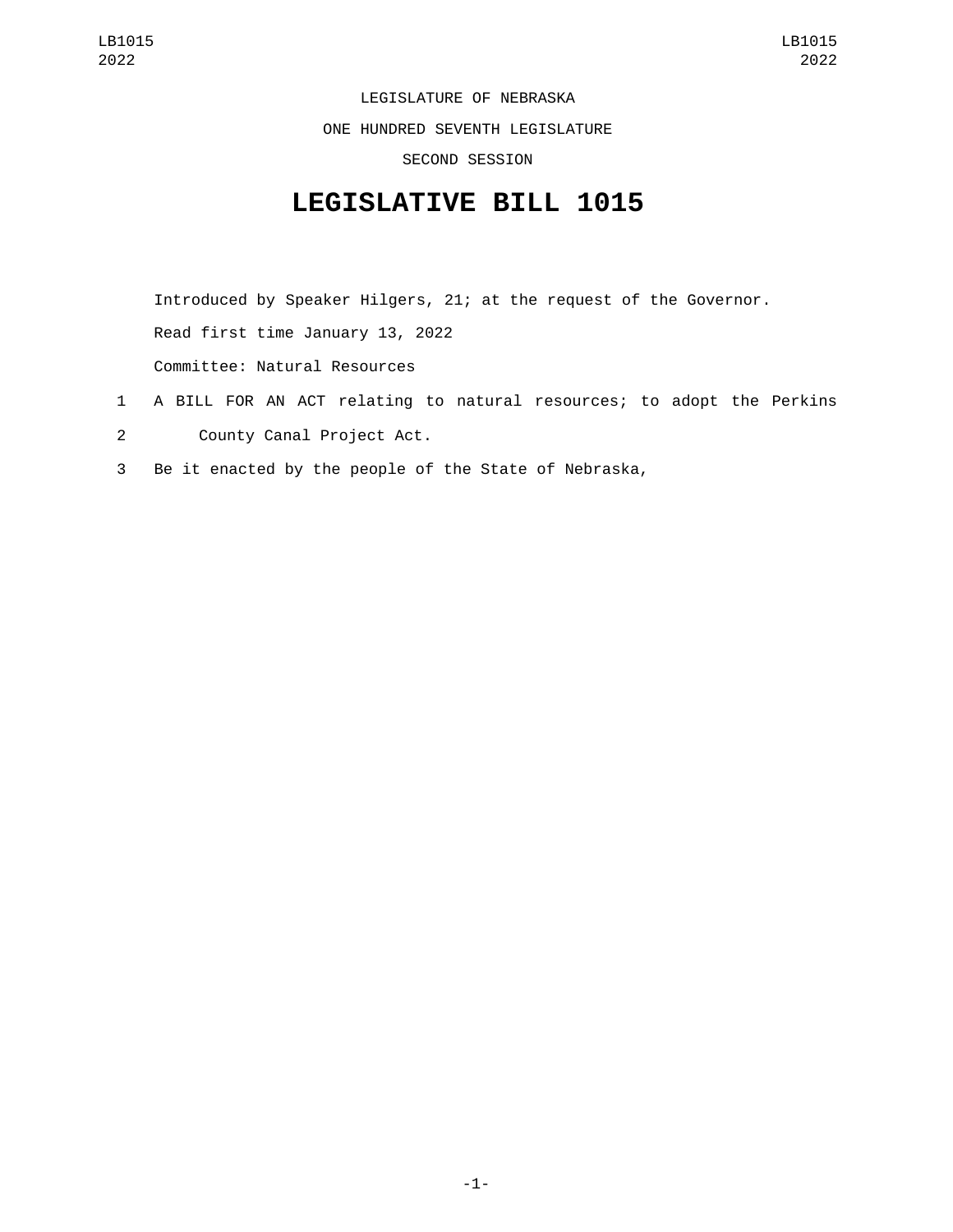| $\mathbf{1}$   | Section 1. Sections 1 to 3 of this act shall be known and may be          |
|----------------|---------------------------------------------------------------------------|
| $\overline{2}$ | cited as the Perkins County Canal Project Act.                            |
| 3              | (1) The Legislature finds that it is essential to the<br>Sec. 2.          |
| 4              | economic prosperity, health, and welfare of the people of the State of    |
| 5              | Nebraska, and to the environmental health of the entire Platte River      |
| 6              | Basin, to protect Nebraska's full entitlement to the flows of the South   |
| $\overline{7}$ | Platte River as provided for in the South Platte River Compact. The South |
| 8              | Platte River Compact is the law of Nebraska and of the United States that |
| 9              | specifically authorizes Nebraska to develop a canal and associated        |
| 10             | storage facilities for the diversion of water from the South Platte River |
| 11             | for beneficial use in Nebraska.                                           |
| 12             | (2) The Legislature declares that a canal and associated storage          |
| 13             | facilities, which shall be known as the Perkins County Canal Project,     |
| 14             | shall be developed, constructed, managed, and operated under the          |
| 15             | authority of the State of Nebraska consistent with the South Platte River |
| 16             | Compact and pursuant to the Perkins County Canal Project Act.             |
| 17             | The Department of Natural Resources shall have the<br>Sec. 3.             |
| 18             | necessary authority to develop, construct, manage, and operate the        |
| 19             | Perkins County Canal Project consistent with the terms of the South       |
| 20             | Platte River Compact and pursuant to the Perkins County Canal Project     |
| 21             | Act. The department's powers under the act shall include: (a) Contracting |
| 22             | for services, (b) acquiring permits, (c) acquiring and owning real        |
| 23             | property, (d) acquiring, holding, and exercising water rights, (e)        |
| 24             | employing personnel, (f) accepting grants, loans, donations, gifts,       |
| 25             | bequests, or other contributions from any person or entity, public or     |
| 26             | private, including any funds made available by any department or agency   |
| 27             | of the United States, (g) managing and expending such funds as are made   |
| 28             | available to it from the Perkins County Canal Project Fund, and (h) any   |
| 29             | other necessary functions consistent with the compact and pursuant to the |
| 30             | act in protecting Nebraska's full entitlement to flows of the South       |
| 31             | Platte River. For purposes of the Perkins County Canal Project Act, the   |